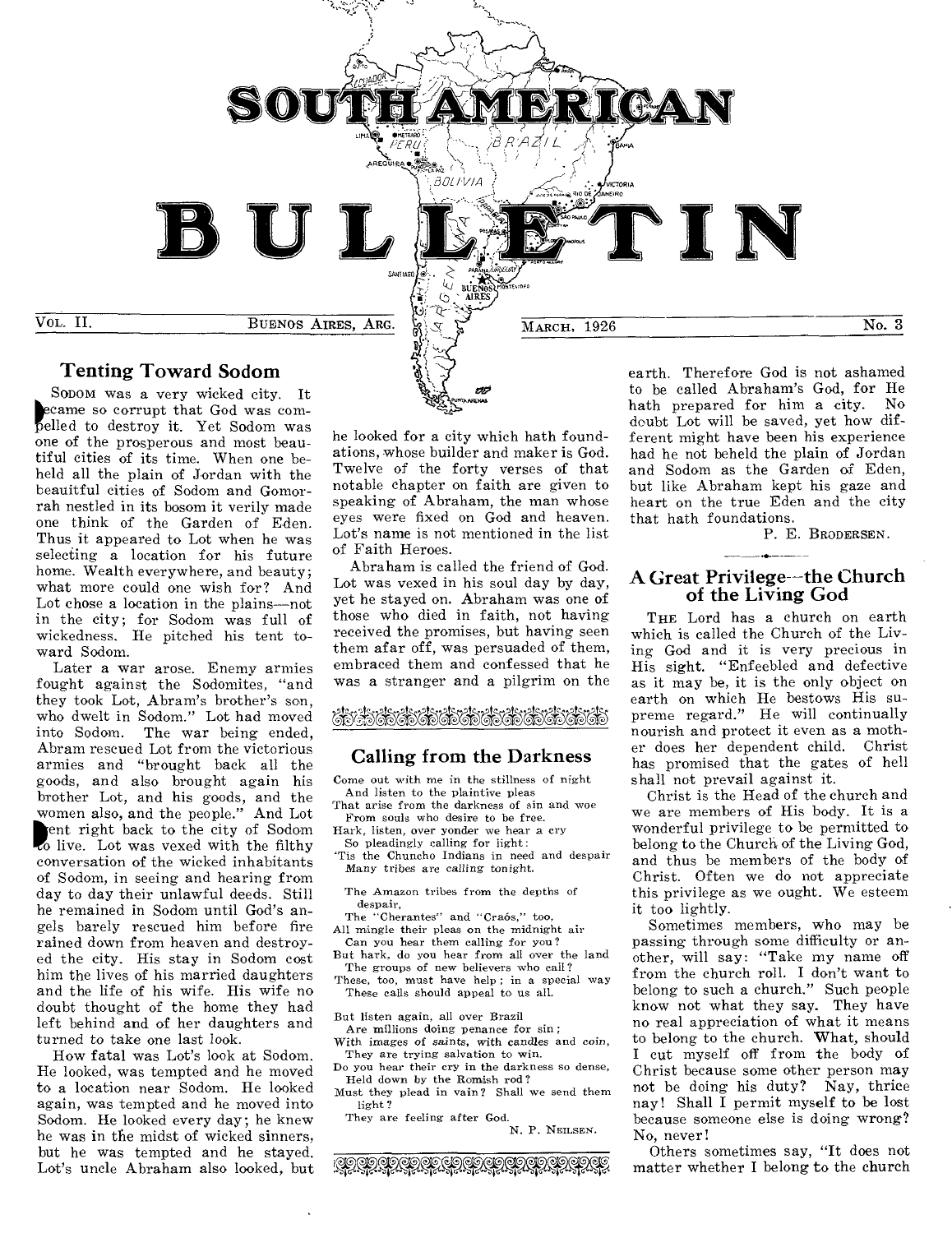#### 2 SOUTH AMERICAN BULLETIN

or not; I can be saved outside the church." Well, perhaps God *can* do it, but that is not His plan. We should be members of the church, Christ's body, for in the church as in the natural body, a separated member will not long survive. Some people do not want to belong because they seem to be too good or too holy; but we may be assured that such people do not have any real conception of their own sinful condition and unless there is a change in them they will be "too holy" to enter heaven. Christ loves His church. It is His bride. He has given His life for it, and He will sanctify and wash it clean in His own blood.

It is a special privilege to be permitted to belong to the remnant church, the last part of the Church of the Living God, just before Jesus comes to take it to Himself. To them has been given a special work and with it a special blessing. They are that part of His church which will be presented to "Himself a glorious church, not having spot, nor wrinkle, nor any such thing," at His coming. They will be purified until they stand "without fault before the throne of God."

0, what a privilege to belong to that church! Would to God that we could appreciate this as we ought! Let us always endeavor to hold up before our people the privilege of belonging to the church, as well as the great sinfulness of joining the great arch-rebel in his work of accusing the brethren, who belong to the Church of the Liv-<br>ing God. N. P. NEILSEN. N. P. NEILSEN.

#### **South Brazil Union**

*N.* P. NEILSEN - - - - *President*  C. E. SCHOFIELD - - *Secy. - Treas. Address:* Caixa Postal 2898. Sao Paulo, Brasil

#### **A Complete Surrender**

THE Lord asks us to surrender all to Him; to give ourselves completely over into His hands, for this is the only way in which we can really enjoy the Christian life. Nor do we need to be afraid to surrender all to God. He desires only our good. He will not require us to *give* up one thing that is for our welfare. He does not deny us anything that is for our best. He will not withhold any real blessing from His children. He tells us to "go and sin no more," because He knows that sin can never bring happiness to anyone—it can only bring misery and death.

A complete surrender of all is necessary to enjoy the peace of God, for one unsurrendered sin will becloud the life and darken the mind. This is well illustrated by the old Indian who heard the gospel story and whose heart was touched by the Spirit of God. He first gave his blanket to God, but no peace came to his soul. Then he gave his tomahawk, bow and arrows; but still his heart was devoid of the blessing he sought. Finally in despair he threw himself upon the pile and said, "Poor Indian me give meself, me give all." Then the blessing came, and peace filled his heart. He had surrendered all.

Nor is it always the great things; but sometimes it is some small thing, unsurrendered, that hinders us from receiving the blessing. Recently I received a letter from Elder K. Kaltenhauser which gives an experience illustrating this truth. Having held some meetings with our church at Benedito Novo, Santa Catharina, he writes:

"On December 26 we had baptism at this place, and five souls were buried with their Lord. One thing that especially impressed me was to see the faith of one of the sisters. As she was getting ready for baptism she removed her earrings and threw them out of the window, with these words, `E por Deus.'" Yes, she gained the blessing by surrendering all. Her earrings, unsurrendered, would have hindered the peace of God from entering her soul. And thus it is. Nothing less than a complete surrender will suffice. A surrendered life is a life of restfulness.<br>Will we make it?  $N$ , P. NEILSEN. Will we make it?

#### **Our Eyes on Angolaland**

A COPY of the "Informador," Harvest Ingathering annual in Portuguese published in Brazil, fell into the hands of a young man in Loanda, Angola, Africa, who being able to read the Portuguese, became interested and at once wrote to our Union office requesting information with reference to the possibility of attending our college in Brazil. He had read of it and had seen many pictures of it in the "Informador." At the present he is in correspondence with the director of the "Collegio Adventista," situated in Santo Amaro, Brazil.

In a recent letter to me he wrote the following with reference to what he read in the "Informador": "From the moment I received a copy of the `Informador' I learned of the great benefits of this institution (Adventists) to humanity. Inasmuch as these benefits have not as yet arrived here in my country, and greatly desiring to continue my education I have written to the director of the 'Collegio Adventista.' I am anxiously awaiting a reply."

As yet we do not know what the final results of this experience may be, but we do know that the little "Informador" found its way to Portuguese Africa and has awakened an interest in this young man to know more about the institution that publishes it. We edit no other publication in Brazil that helps to break down prejudice against our work like our annual Harvest Ingathering "Informador." During the last five years it has been my privilege to scatter thousands of these papers in South Brazil, with very satisfactory results, for many have learned of the Truth for the first time and not a few have accepted it.

The leaders of our work in Brazil are endeavoring to find a Portuguese worker to send to Angolaland, and it is our most earnest hope that we may soon bid him farewell; however, we are thankful that the little "Informador" could go on before to open the way and make friends for him, acting the part of a John the Baptist.

We in Brazil pray for the work in Angolaland, for this is our first foreign mission field.

ENNIS V. MOORE.

#### **A Bible on his Table**

A CERTAIN man was somewhat discouraged with life and with himself. While out in the field at work one day he decided to change his way of living, take up the study of some book and engage in a different kind of occupation. He did not have the least idea of what kind of work he would take up. He had never heard of the truth.

Upon entering his living room after he returned home in the evening, he found a book on the center table. He had never seen it before and did not know who had placed it there, but he picked it up and examined it. He found it to be more than a book, yes, it was the Book of books. He read it and recognized it as a God-send. Had he not decided just a few hours before to change his manner of living and give himself to the study of books?

The first Sabbath after this he attended the little Seventh-day Adventist church in his home town. Never before had he been inside its portals. Let me quote his own words: "When I went in I recognized that this was the place for me, and I said, '0, I'll never leave this place.'"

This man and his wife are now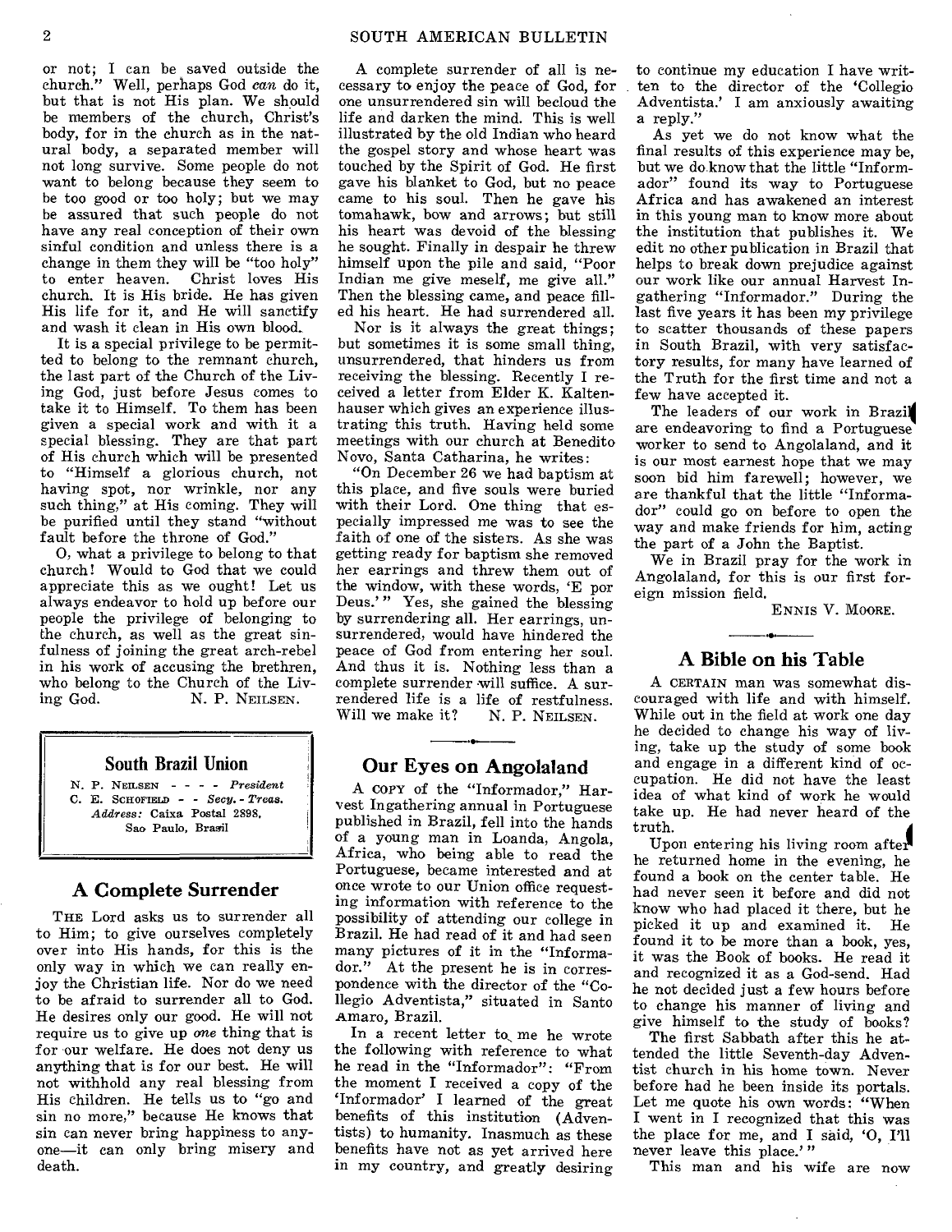ready for baptism and I never saw a more eager soul to learn the Truth. He is also endeavoring to win his mother, brothers and relatives to the Truth. At first they were much opposed but are now attending our meetings.

Who left the Bible on the table? It was one of our Missionary Volunteer lay workers. It was a simple thing to leave the Bible there but as a result at least two souls were won, and they have two or three children who are faithfully attending the Sabbath school. The promise is, "My word shall not return unto Me void."

ENNIS V. MOORE.

#### **Inca Union Mission**

H. U. STEVENS - - - - President *W.* E. PHILLIPS - - *Se*cy. - *Treas. Address:* Casilla 1003, Lima, Peru

#### **Kidnapped for Christ's Sake**

"PASTOR, will you give me one of those Missionary Volunteer Cards?" These words came from the lips of a young Indian, Jacinto, by name, whom I met outside the door of the mission house. I well knew what kind of a card he wanted, so after asking a few questions I filled out one of the cards admitting him into the family of Missionary Volunteers. He was happy then and returned to his home. A few weeks later he returned and this time with a request that I let him take some books with him to a place about onehundred and fifty miles away. He had no money so I had him sign up for the books and he started for the place which lay beyond the snowline.

It was some time before I heard from Jacinto and I wondered how he was faring. I was also thinking about the money for those books. News of him was received however, when two Indians came from the place near the valley with a message from him. May I repeat as nearly as I can the story?

"Pastor" said the spokesman of the two, "we come from the valley where Jacinto Condori is teaching us to read and to know the true God. He wants to know if you will send a regular teacher to relieve him as he says he does not know enough. He has wanted to leave long before this, but we would not let him go. The enemy is trying to drive him out. But we want the same religion as you are teaching to others in these parts: and therefore we will not let him go until you promise to send us a regular teacher to take his place."

Well, this was certainly a fine proposition. These Indians despised and looked down upon by the upper class of the country, had, so to speak, kidnapped a colporteur to help teach them the gospel. This truly was a case of being "Kidnapped for Christ's sake."

These Indians also brought me a letter from a lawyer in their province stating that they had authorization for a school and the protection back of it is in the form of support from the sub-prefecto and his subordinates. Well, it was a pleasant story to listen to, but the sad part follows.

Since that time I have met with the committee of the Bolivian field and inquired as the placing of teachers came up, "What are we going to do with that place where Jacinto is holding things down?" The answer, already anticipated, was "There is no money to send any one down there." There again the "bug-a-boo" of missionaries reared its ugly head and another place has to struggle on with a man trying to help who barely knows how to read himself. Everything is ready, the officials are in our favor and want us to come in but the work must struggle along in this way. We admire the courage of these Indian boys who, having received the gospel, are anxious to go out and give to others the bread of life.

Is it worth while to give the gospel to these benighted people? Perhaps some of them do go astray, but do not their white brethren who are supposed to have higher qualifications do likewise? We ask for means to enter these places. We ask for more men who are not afraid of hardships to come up here on the roof of the world and help us find precious souls. And like this young man, will be willing to go out as "Voluntary Missionaries" (as the Indians put it) and do their bit in carrying the saving knowledge of the Truth to the perishing souls about us?

WESLEY AMUNDSEN,

#### **A True Disciple**

"HE THAT loveth father or mother more than me is not worthy of me; and he that loveth son or daughter more than me is not worthy of me." Matt. 10: 37. "And whosoever doth not bear his cross, and come after me, cannot be my disciple." Luke 14: 27. Christ in these words expresses the qualifications of a true disciple. Let us note. It means the forsaking of all, the bearing of the cross and following the Master, and then the promised reward. "And every one that hath forsaken houses, or brethren, or sisters ,or father, or mother, or wife, or children, or lands, for my name's sake, shall receive an hundred fold, and shall inherit everlasting life." Matt. 19: 29.

The experience of a native teacher and his wife of the Lake Titicaca Mission is an exemplification of our first texts. They had finished their term of school and a couple of weeks remained prior to the summer session at the Normal School at Juliaca. The grandfather of the wife begged with tears that they visit his home, which they did.

While there the old gentleman offered his little farm to the teacher, providing he and his wife would remain, keep house for him and do the work in the field. The teacher knew that this would mean the end of their service in the Cause, so he told the grandfather that they would have to decline the excellent offer. The old man became enraged and called his grandson crazy, drove him from the place, but kept his wife and baby, and declared he would give her to another that had more sense. For fear the wife would escape the house was guarded day and night, and in case she was allowed to leave, her baby was kept. For her punishment in refusing the offer she was made the servant of the home. A few days ago after a thrilling adventure, Elder Mann and the writer succeeded in starting the mother with her child on the way to her husband and by the time this is read they will be studying at the Training School, preparing to do greater service for the blessed Cause which they love and for which they have given their lives and forsaken all.

Truly the devotion of this young couple should lead each one of us to a re-dedication of our all to Him who died for us and gave us a message to preach to save precious souls such as these native teachers. May God help us to forsake all, bear the cross, follow the Master and receive the pro-<br>mised reward. F. E. BREESE. F. E. BREESE.

# **Forging Weapons Against the Truth**

IN THE month of August a little excitement was produced among the workers in the Lake Titicaca Mission by a demand on the part of a certain parish priest of the district where the Plateria and Esquiñas stations are located. The priest addressed letters to two of our mission directors in which he demanded that they give him the opportunity to teach the Catholic religion one hour each week in our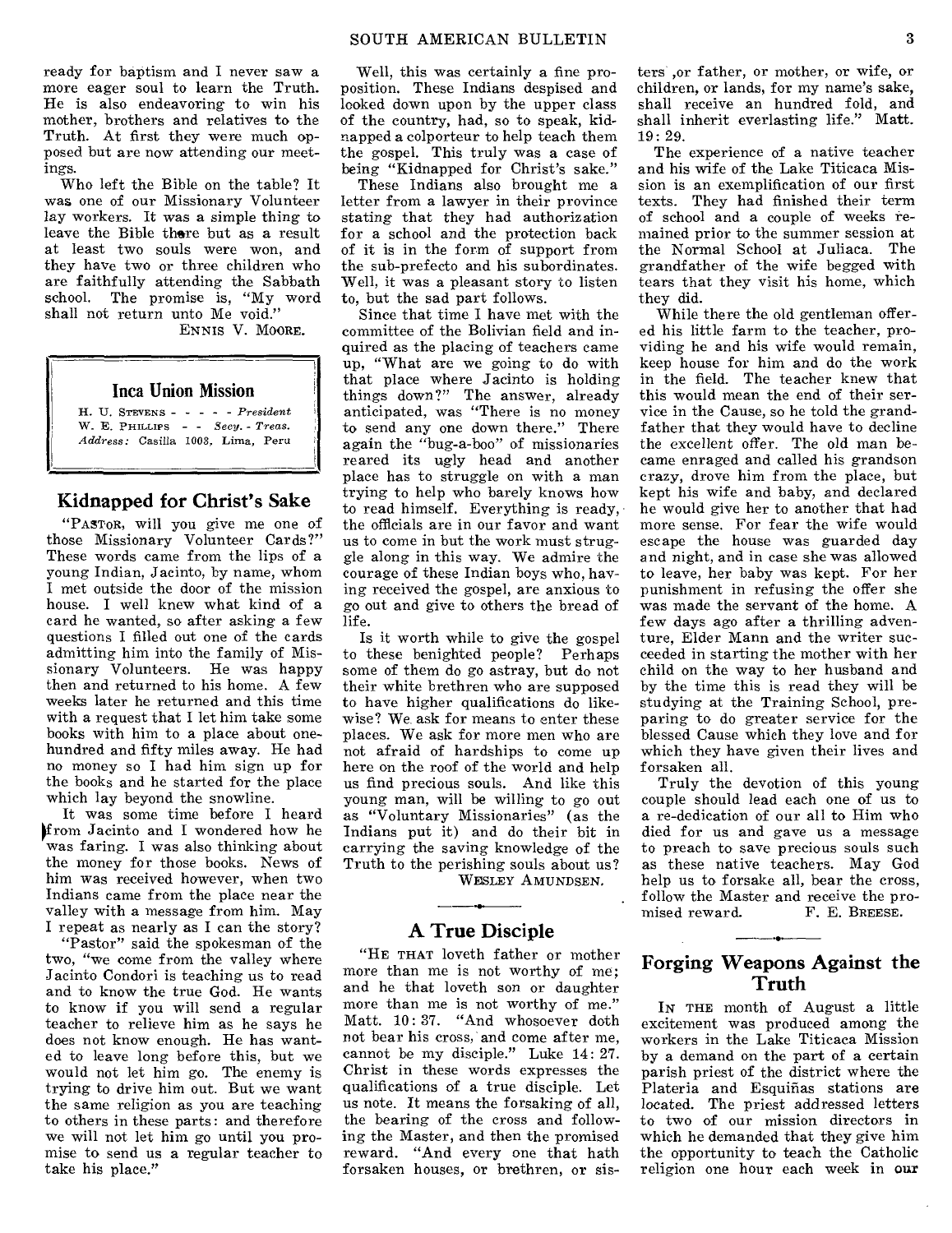schools. He quoted a law applicable only to government schools as a basis of his demand, trying to make it appear that it was a new law which had been passed by the national government. He asked that the directors indicate which day of the week would be most convenient for the purpose.

The director at the Esquiñas Station made no response in spite of the fact that the messenger waited for sometime insisting on an answer. The director at Plateria responded that there was no day convenient for this purpose, since the religious needs of the students were well supplied by the daily classes which they were receiving in the Holy Scriptures.

The response from the latter brought forth a second letter from the priest with the admonition that care should be taken to observe the spirit of the law. It did not say an exposition of the Holy Scriptures, but that instruction be given in the Catholic or Christian religion. The request was then repeated with the insinuation that resistance to his demand would be met by government officials. Silence was considered the most eloquent response and no further communication was sent. The messenger was insistent, but he was told that there was no reply, at least for the time being.

The whole attempt was so absurd on the face of it that with a little investigation it vanished in mid-air. The matter was taken up with the National Director of Education in Lima and we are told that some wholesome instruction was sent to the priest which destroyed completely the weapon he was trying to forge against the Cause. This experience reminds us of the

16<br>36

promise made in Isaiah 54: 17: "No weapon that is forged against thee shall prosper; and every tongue that shall arise against thee in judgment thou shalt condemn. This is the heritage of the servants of Jehovah and their righteousness which is of me, saith Jehovah." (A. R. V.)

H. U. STEVENS.

#### **Would you Have Stuck?**

IT IS easy to stick when all is going smoothly but when trials, difficulties and even danger confronts us, then comes the test of our loyalty to the Message.

Julian and Segunda have been faithful mission workers for some years. They have always been found ready to answer duty's call and for the past few years both have taught in our leading school among the Quechua Indians. It would be hard to find a more enthusiastic teacher than Segunda although she has had but few opportunities for securing an education.

This year we asked them to gc to a new place to start work, and without a word they answered the call. The people to whom they were sent wanted a mission school but knew nothing about the gospel or the true God. Through the establishment of this school we hoped that it might stand as a light upon a hill and be the means of gaining many souls for the kingdom of God.

Shortly after opening their school we received word that Julian was in jail and his school had been burned. The enemies of God's work had been busy endeavoring to stop the influences for good, but within a few days Brother Kalbermatter, the director of the Laro Mission, secured his freedom and we were able to open the school again. All was quiet for a time, and then again down swooped the enemy discharging firearms and making the night hideous with their cries. The house in which our teachers were living was burned and an endeavor was made to tear down the mud walls of the school building. The shooting and disturbance continued for hours.

Apparently such raids are carried on by the Indians but it is found that white men are the instigators. These men know that if the Indians receive a little education it will not be so easy to get them to work for nothing nor to rob them of what little they<br>have. Thus the devil seeks to tear Thus the devil seeks to tear. down the work of the Gospel.

When our superintendent visited the school last week Julian and Segunda were going ahead with their work. *Were they scared?* No; God had placed them there and so they would stick. *Would* you, *have stuck?* I hope so dear friend, for if God gives us a work, He surely will give us the courage and the strength. to perform it, even under trying circumstances. Pray  $\partial$ or these faithful native workers.

H. M. COLBURN.

# **Ecuador, Needy Ecuador**

ECUADOR has been in the grip of a revolution for many months. Martial law has been in force, business has been at a stand-still, and the outlook from a political point of view is puzzling. In spite of these conditions Elder



In the photograph at the right is seen the home of Camacho, the first Indian to accept our Truth in the Lake Titicaca field. At the<br>left is a view of the new chapel and other buildings on the Plateria Mission station, the *result is a mighty work* 

7z1. W\*Wq-PAV qAPROW\*WWWWW-Rf nWWWW-PWW\*\*WW-P4W-P WWW4W-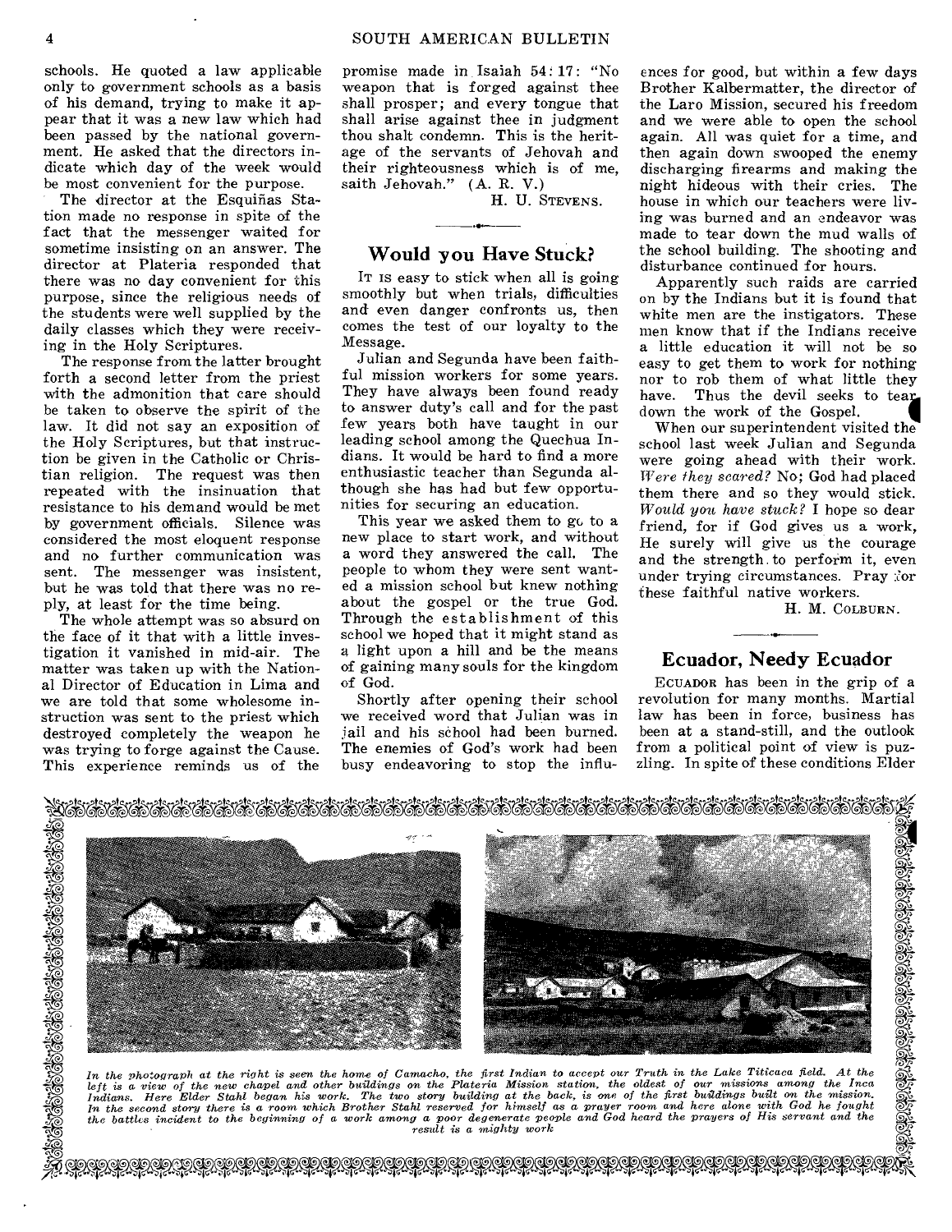Orley Ford writes encouragingly about the work. He with his family is now holding the fort alone waiting anxiously for new recruits. He writes of having collected 1350 sucres in the Harvest Ingathering.

Brother Ford has started his first baptismal class among the Indians at the Colta Station. Seven were enrolled at the time he wrote. It has been hard to get these poor Indian people to take hold of the Truth. They are friendly, come for medical help, attend meetings and some say they want to join, but to prepare them to take their stand for this Message is another thing. We trust however that the first-fruits are being gathered and that soon a bountiful harvest will ripen for the kingdom.

Ecuador is sadly in need of more ssionaries. An educational worker for the Colta Mission, an evangelist for Guayaquil, and Indian teacher and evangelist are most urgent. The following words of Christ have peculiar force in their application to Ecuador:

"The harvest indeed is plenteous, but the laborers are few. Pray ye therefore the Lord of the harvest, that He may send forth laborers into His<br>harvest." H. U. STEVENS. H. U. STEVENS.

#### An Unpleasant Christmas in the Colta Mission

(THE following paragraphs are taken from a letter written by Mrs. Orley Ford to Mrs. H. D. Isaac).

"I wonder how you folks spent Christmas which with us had a very pleasant beginning but a sad ending. I shall have to begin way back to explain. Some friends of ours from Guayaquil were up here about two months **g** go and spent two weeks. They seemed<br>
dite impressed with our work, so offer-<br>
ed to help us with our Christmas tree, **o** and spent two weeks. They seemed ite impressed with our work, so offergetting gifts etc. We of course expected only a few little things for the school children, but when the things came there were two gasoline boxes full of everything one could think of as presents for children. Some very nice toys, besides pencils, copy-books, note-books and colored pencils for the school children. Every thing a person could think of they sent for our tree, so we made a big affair of Christmas eve.

"The children gave a little program. We had songs, recitations, dialogues and exercises. Mr. McBride, a conductor on the railroad, came and spent Christmas with us. About five hundred Indians attended our program and all seemed to enjoy themselves.

"The next day, Christmas, the Indians came and said that the Indians from the other side of the lake were stealing 'tortuga' from our Indians, so Brother Sanchez, with two boys, got in the canoe and went to get the 'tortuga' from them. The other Indians were not willing to give up the 'tortuga,' so they had a fight in which Brother Sanchez and the boys were nearly killed and almost drowned. Some of our Indians came with the word that Brother Sanchez was dead, so my husband and Mr. McBride jumped into the car and went over to the other side to see what was the matter. My husband left the car with Mr. McBride and ran down to the lake to **see** if he could find out anything. Mancero, the man who has the farm in front of us on the other side of the lake, with his son was standing there watching every thing, so my husband went right up to them and asked if they knew anything about Sanchez. They said he was drowned and then before my husband knew what was happening they turned on him. It was all such a surprise to him and he was entirely unarmed, so they knocked him down the first thing. They had iron bars and revolvers with which to fight. Mancero's wife was there with them and she kept telling the men to go on and kill my husband. The men kept on pounding him until our Indians began to arrive and then he got away. Our Indians wanted to kill the whole bunch of Manceros with their Indians, but my husband would not let them. You see Mancero had several Indians with him but my husband just had one little Indian boy that had followed behind him. When he was able to drive the car, after just a few minutes, he went at once for soldiers to capture the men. The soldiers found them hid in their house with the doors all locked, but they broke the doors and got in. The two Manceros are now in Riobamba in jail, also seven of his Indians. My husband **is** in today to the trial.

"You can imagine how the Sanchez family and I felt waiting here at the house, hearing shots fired but not being able to find out anything definite about what happened. Finally both of our men returned alive but each had had a very narrow escape. My husband had to have several stitches taken in a large gash on his head and also in his little finger that was about cut off. His back is one solid patch of black and blue. Brother Sanchez was only hit on his body with no serious results but he was about<br>drowned. That is the kind of a That is the kind of a Christmas day we had."

(Brother Orley Ford himself adds the following short paragraph:)

"I am quite sure that the reason back of the assult was that the night before Christmas there is always a mass to which all the people are supposed to go. The Indians have always attended before but this time hardly an Indian from the lake showed up while about five-hundred came to our Christmas program. The priest told those who did attend the mass to do everything they could to oppose us or get rid of us if possible. Several Indians were severely threatened Christmas night for having attended our program."

#### A Missionary Trip in Northern Peril

WE ARRIVED in Trujillo November 13 where we met our worker, Elder W. F. Miller, who has charge of the work in northern Peru. After spending a few days with the church in Trujillo we visited some of the larger groups of believers in the northern section of this mission field.

Traveling first by train and then by auto along the seashore, we finally arrived at Pacasmayo. There we got a train to Chepen, where is found our largest church of nearly 100 members. We spent one week with this church, baptizing seventeen new members that had been waiting for us to come. All were happy and had been keeping the Sabbath and paying tithe for many months before they were baptized. With a small loan from the mission the brethren were able to raise enough money to buy a lot in the center of town and still have enough money to build a neat little church that they have so long needed. Elder H. D. Isaac, who has charge of our Sabbath School and Educational Departments, was along and arranged for school to continue another year. So we left the brethren happy and feeling that God had met with us and established His church in Chepen.

Continuing our journey by auto and train we arrived at Ascope where there are thirty-four baptized members and the prospects are bright to double that number soon, as there are many new ones keeping the Sabbath. Here we spent another profitable week. The Lord worked in power upon the hearts of the people and many victories were gained. We found about thirty children of school age and Brother Isaac was soon interested in having a church school. We presented the plan and the church responded, to a member, in raising the money for a teacher. Pledges were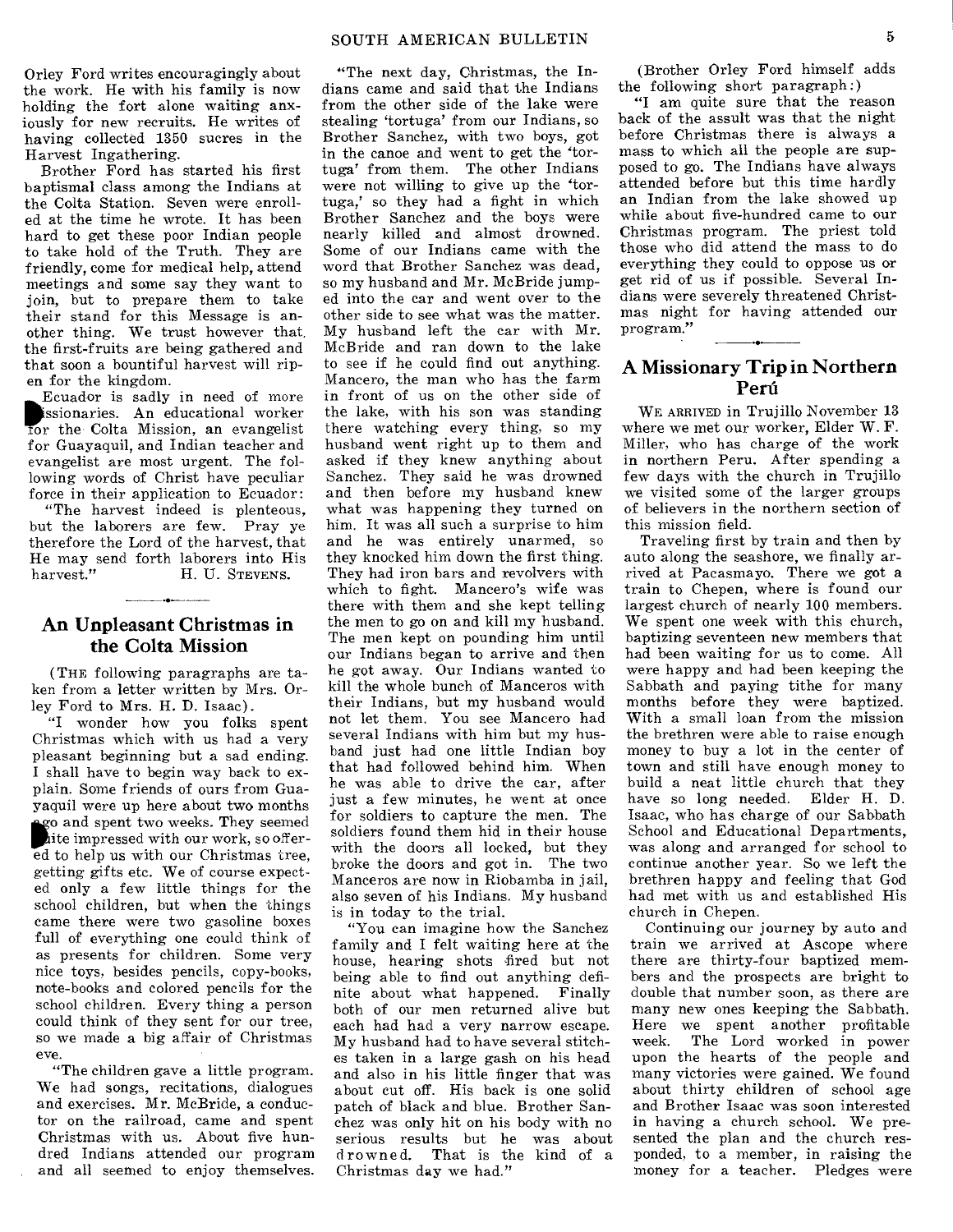taken which amounted to more than is actually needed so we left them happy in looking forward for the school to start.

Another trip on the train and we were back in Trujillo where we again presented the need of training our children for God. Pledges were taken and they too have the assurance of a teacher for the coming year. We soon left Trujillo for Lima with joy in our hearts that these churches will have schools for their children where they can learn of Jesus as well as learn to read. We also found many young people who want to attend our advanced school in Lima, which we trust we will be able to enlarge sufficiently so as to meet the needs that we find<br>in the field. W. S. LAWRENCE. W. S. LAWRENCE.

#### **Progress in the Educational Work**

Gon is greatly blessing the educational work in the Peru Mission as well as the other branches of the work. It has only been during the last two years that any effort has been made to establish church schools in this mission for the education of our Peruvian boys and girls. But God has blessed the efforts thus far and it is indeed encouraging to see how our native brethren are rallying to the Cause with their limited means in order to provide church schools for their children.

The school year for 1925, with about one hundred and twenty-five boys and girls receiving another year of Christian education, is now closing. Three or four schools will be opened this coming year and the prospects are very favorable for an enrollment of at least two hundred during 1926.

In the northern part of Perú, where we have a church membership of more than two hundred, we have had only one church school which has been running for two years. A recent visit to that section has resulted not only in the re-establishing of this school and strengthening it for the coming year, but also definite plans were made for the establishing of two new schools for 1926. It made our hearts rejoice to see the response of our brethren. In one place we counted nearly thirty boys and girls who ought to have the privileges of a Christian education. Some of our brethren expressed a little doubt as to whether the church would be able to support a school. The subject was presented to the church and within a few minutes after an appeal was made nine families pledged

five soles apiece per month for the support of a teacher during the coming year. With other smaller pledges sufficient funds were raised for the support of the school.

In another place the same course was followed and we also found the brethren ready to respond. When the Truth takes hold of the hearts of these people we find them ready and willing to go to any limit in order that their children may have the privileges of a Christian education. In this place definite plans were also made for a school in 1926. It means a great deal for these poor brethren to pledge of their means, for here money is not so easily earned as in many other places.

Besides the present plans made for new schools for 1926, there are five or six other calls. We do not have sufficient teachers to answer all these calls and for this reason some of them may have to be put off still another year. Our greatest need at present is teachers, but we have faith to believe that the Lord will in some way help us to answer these many calls.

H. D. ISAAC.

#### **An Indian Symposium**

THIS morning as the Sabbath School was in progress I began to wonder if these Indian brethren had talent enough to make short talks in the form of a symposium on short notice. So I decided to put them to the test, and announced that in the afternoon the nine persons whom I named should be ready with seven minute talks, using one or more Scripture texts.

The afternoon came and they showed all the nervousness characteristic to young aspirants to the ministry in their first attempt at public speaking. I called the first young man who started out in real earnest. He was used to it, however, having been the head teacher at the mission and so set a good pace. The talks were on subjects such as; the reward of the faithful, the Sabbath, the love of Christ, etc.

I followed them carefully, and although some of the texts were slightly misplaced, for the most part the talks were well rendered and the boys are to be commended for their successful efforts. One young man became eloquent, using his hands in a very emphatic manner, although I can not say that he overdid it. Some perspired as though they had been through a hard piece of work, and I suppose they had.

This is the kind of timber Bolivia is preparing to carry this message of a soon coming Saviour. If you could have seen the earnestness in the faces of these boys as they tried to impress their thoughts upon the minds of the audience you too would say, "God bless you." Not only were they in earnest but their audience too seemed to deeply interested in what they said, for they spoke in their own native tongue.

We need more material of this sort. It depends much upon the help we get as to how this material can be developed. With proper direction they can grow into valuable workers for the Cause. Jesus spent most of His three years of work in teaching twelve men and I believe that a mission director can do much by training some of these young men to go out and labor among their own people.

WESLEY AMUNDSEN.

"The wants of the Cause will continually increase as we near the close of time.  $\ldots$ . The first Christian church had not the privileges and opportunities we have. They were a poor people, but they felt the power of the Truth. The object before them was sufficient to lead them to invest all. They felt that the salvation the loss of the world depended up their instrumentality. They cast in their all, and held themselves in readiness to go or come at the Lord's bidding."

# **Colporteurs' Summary of Sales by Unions in the South American Division for 1924 and 1925**

|              | Summary<br>1924 | Summary<br>1925 | Gain in<br>1925<br>\$897.75 |  |
|--------------|-----------------|-----------------|-----------------------------|--|
| Austral      | \$101,514.18    | \$102,411.93    |                             |  |
| East Brazil  | 36,381.32       | 42.715.95       | 6.334.63<br>522.98          |  |
| Inca         | 18,147.16       | 18,670.14       |                             |  |
| South Brazil | 71,801.27       | 86,336.82       | 14,535.55                   |  |
| Total        | \$227,843.93    | \$250,134.84    | \$22,290.91                 |  |

Note: All sums are given in American gold.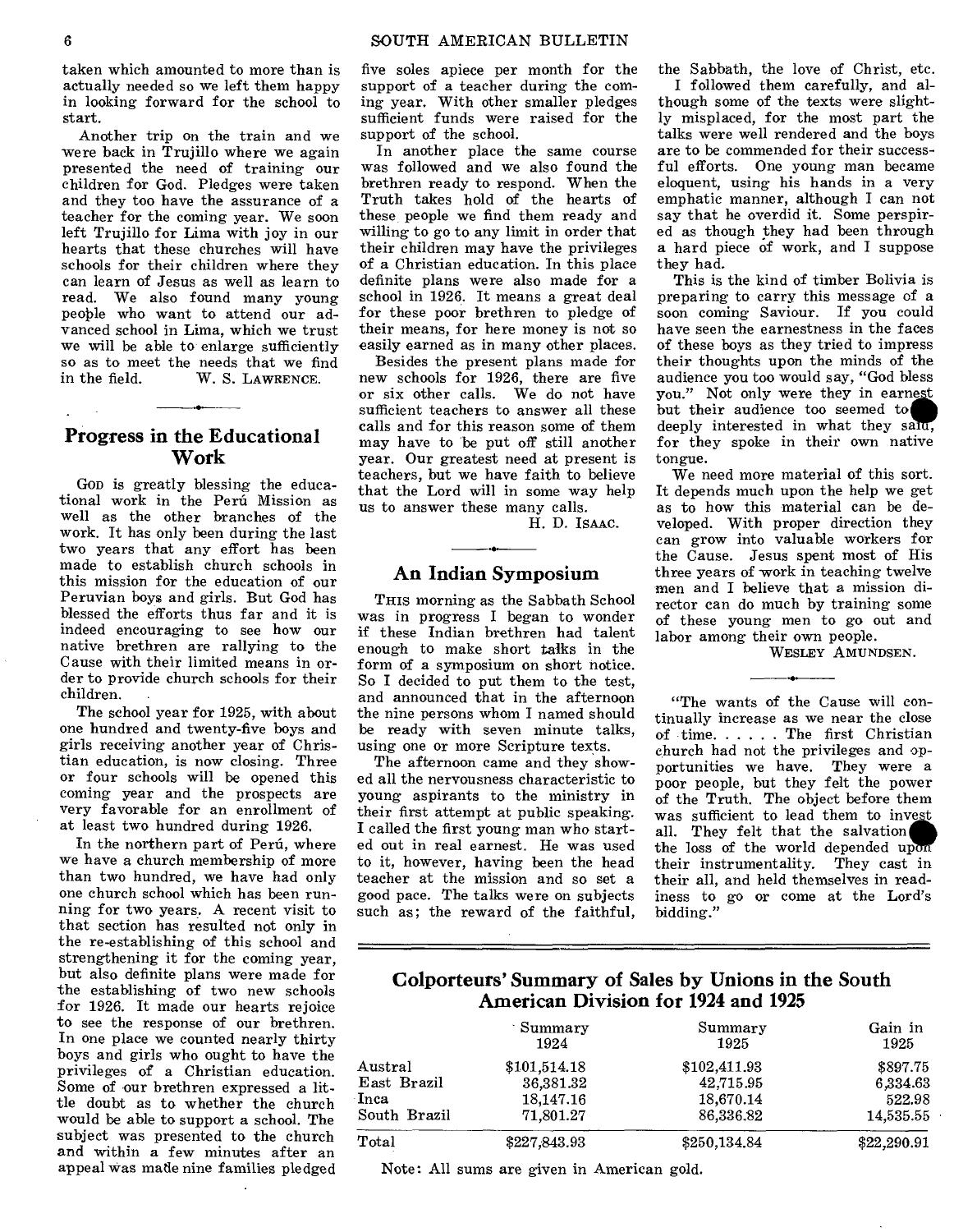# **PUBLISHING DEPARTMENT**

#### Literature in South America

Now that all reports of literature sales throughout the Division for the year 1925 are in, it will be of interest to see the summary and make a few comparisons.

Although 1924 was the banner year in sales for South America up to that time, yet 1925 surpasses it by over  $$20,000.00$  (gold). It is also a fact of more than passing interest that the colporteur summary for 1925 reaches, for the first time, the quarter-million dollar mark. The exact figures are shown in the accompanying table which<br> **is** gives the sales by unions for the<br>
rast two years. It will be noted that tast two years. It will be noted that each union in its turn shows a gain for 1925 over the year previous. You

will remember that there was also a

means an effort against a mighty current. It means persecution at times in different places. But best of all, it means that God is in the movement and that this land of South America is receiving the message.

E. H. MEYERS.

# How is it Done?

I KNOW of no instance where it has been proven that more literature has been sold by a colporteur because of employing "slick" methods or because of being "sly" or "trickly," not to say deceptive, in his dealings with the people. Real colporteur success in a general way, as well as financially, comes to the steady, sincere, and kind colporteur who conducts himself in a

had the usual trying difficulties with the usual oft repeated cold reception. After about the usual time he got an order for "Controversy." When delivering the book the customer told the colporteur something to this effect, "I never buy anything of agents and I didn't want your book but you are different from any other agent that has ever come in here. I liked your sincere attitude and your quiet method of presenting your good book." This may explain why this particular colporteur is the champion in sales for South America and, as far I know, the champion for the world for the largest amount of books sold in fifteen years. After all, the whole matter can be summed up in two words: Christ-<br>ian methods. E. H. MEYERS. E. H. MEYERS.

#### No Crisis With the Lord

Brother J. M. Linares, the colporteur director, writes as follows regarding the experiences which he has been



o the left a group of Field Secretaries attending a Bookmen's Convertion held in Buenos Aires. In the front row in the center are Elder<br>N. Z. Town, General Conference Secretary of the Publishing Department and Brother E. H

gain in each union in 1924 over 1923; so the gain for two years has been steady and uniform. The Portuguese territory has the larger gain the past year.

As to the shipments from our two pu shing houses there is also a splendid gain for the year 1925. The com ined sale for  $1924$  being \$249,-88<sup> $3$ </sup> 27 and that for 1925 \$258,628.26; the  $\sin$  being \$8,741.99.

In this last item also, for the first . we pass the quarter-million dollar mark. Nothing gives me more sa i "action than to be able to say that <sup>1</sup> this literature sold during the

 $v = 1925$  more than three-fourths is `-ictly religious literature. This

natural manner and uses simple methods.

I have observed with keen interest the conduct of some men in South America and elsewhere who throughout the years have had constant success financially, at the same time leaving a Christian influence and a feeling of good will all along their trail. They are almost invariably humble-spirited men whose sincerity and earnestness win success and a place in the first rank.

Let me give you a recent experience of one of these unpretentious but most successful year-in-and-year-out-colporteurs. Going from office to office one day in a congested city building he having in the sale of our literature: "In this country times are hard.

There are many hindering circumstances, destructive agencies working to destroy agricultural products; so much rain it seems impossible to plant the crops, difficulties in the banks, the state of the government, and so on, but the work is the Lord's, and with Him there is no crisis. I feel my inefficiency more and more, but He does not leave me alone. In less than two months we have sold 142 Practical Guides amounting to S/2092.00 and taken eleven subscriptions for *El A* ta/aya."

Ecuador needs help, brethren. Pray<br>for her. H. U. STEVENS. H. U. STEVENS.